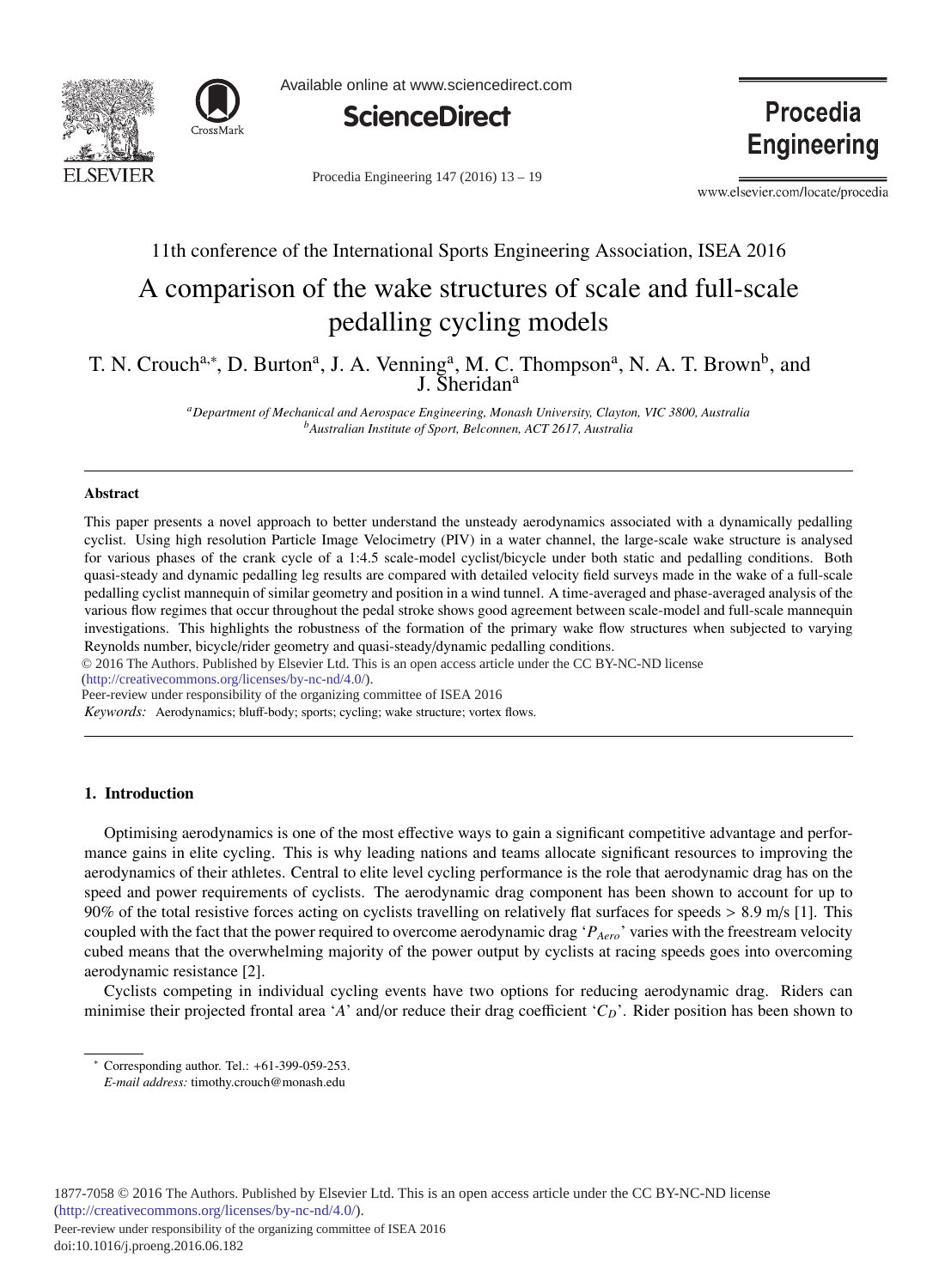have the largest influence on these variables, followed by equipment selection and design [1,3,4]. As the frontal area and drag coefficient is influenced simultaneously when optimising position and equipment, predicting aerodynamic drag is often difficult due to the highly non-linear relationship between  $A$  and  $C<sub>D</sub>$ . Through a better understanding of the three dimensional flows around cyclists and the primary fluid mechanisms having the largest influence on drag, informed decisions and potentially new optimal methods for reducing drag can be sought.

Recent advances in our understanding of flows around cyclists have come from improved experimental and numerical techniques. With advances in computer-aided-design (CAD) and manufacturing methods such as 3D-printing and CNC-machining, high resolution and detailed models can be produced from scanned data and 3D computer modelling. These numerical models of the rider/bicycle geometry can then in-turn be used as an input into computational fluid dynamic simulations (CFD). Numerical studies by Griffith *et al.* [5,6] and Defraeye *et al.* [7,8] have shown that such methods provide an effective additional tool for optimising and investigating cycling aerodynamics when run in parallel with an experimental program.

Experimental and numerical studies by Crouch *et al.* [9] and Griffith *et al.* [5] have shed light onto the dominant fluid mechanisms influence cycling aerodynamics by characterising the large-scale flow structures that develop in the wake. Wind tunnel investigations of Crouch *et al.* mapped the time-averaged flow in the wake of a full-scale mannequin for various static leg positions around a full 360° revolution of the crank. Large changes in the flow structure and aerodynamic drag, which varied up to 20%, was measured around the crank cycle. The major flow structure variants were characterised into symmetrical and asymmetrical flow regimes and were associated with low and high drag states. A low drag symmetrical flow regime corresponded to crank angles near to horizontal that resulted in the alignment of the upper thighs of both legs. The high drag asymmetrical state was found for crank angles where one leg was in a raised and the other in an extended position. For these phases of the crank cycle, a strong streamwise counter-rotating vortex pair that originates from the hip region of the mannequin was the primary wake feature. These findings were compared with investigations of the flow around a numerical model of the mannequin by Griffith *et al.* who found a good match in the downstream wake structure.

More recently investigations by Crouch *et al.* [10] have extended the quasi-steady understanding of the wake by investigating the large-scale wake structure under dynamic pedalling leg conditions. Phase-averaged velocity field measurements with a full-scale mannequin showed (for realistic racing cadences) the primary symmetric and asymmetric wake features were consistent for both the quasi-steady and dynamic leg results. This investigation continues to build upon our understanding of the three dimensional flow around the complete bicycle-rider system for dynamic leg conditions. This is achieved using a novel technique which incorporates a moving leg scale-model produced using 3D printing methods for highly resolved velocity field measurements obtained using PIV in a water channel.

#### 2. Experimental Method

Figure 1 (a) shows the full-scale wind tunnel mannequin and the 1:4.5 scale water channel model. The models are both depicted in the 15◦ leg position which is defined as the crank angle 'θ'. The zero degree leg position corresponds to when the cranks are horizontally aligned with the left leg in a downstream location. The plastic scale-model rider and bicycle frame was manufactured using a Stratasys Object Connex 500 3D printer. The highest print resolution setting was used (print layers of  $30\mu m$ ) and a conservative estimate puts the printing tolerance at 0.2 mm. Although minor design changes have been made to the scale-model, the major geometric features and dimensions have been scaled directly from the full-scale CAD wind tunnel mannequin geometry, detailed in Crouch *et al.* [9]. Alterations to the scale-model geometry have been made to allow for the rotation of the legs, 'smooth' surface transitions between intersecting limbs and ease of replacing body-parts. Features such as the head and helmet have been scaled directly from high resolution scanned data.

The major difference between the 1:4.5 scale and full-scale model is the bicycle frame and wheel geometry. The bike frame used in the wind tunnel studies is now outdated and was first released over 10 years ago. The simplified scale-model bicycle is based on the geometry of current Time-Trial (TT) bicycles from leading manufacturers. The major dimensions and cross-section characteristics of the frame members non-dimensionalised by the wheel base WB (229 mm) are detailed in table 1. In addition to the bicycle frame the wheels have been modelled as flat disks instead of open spoke wheels.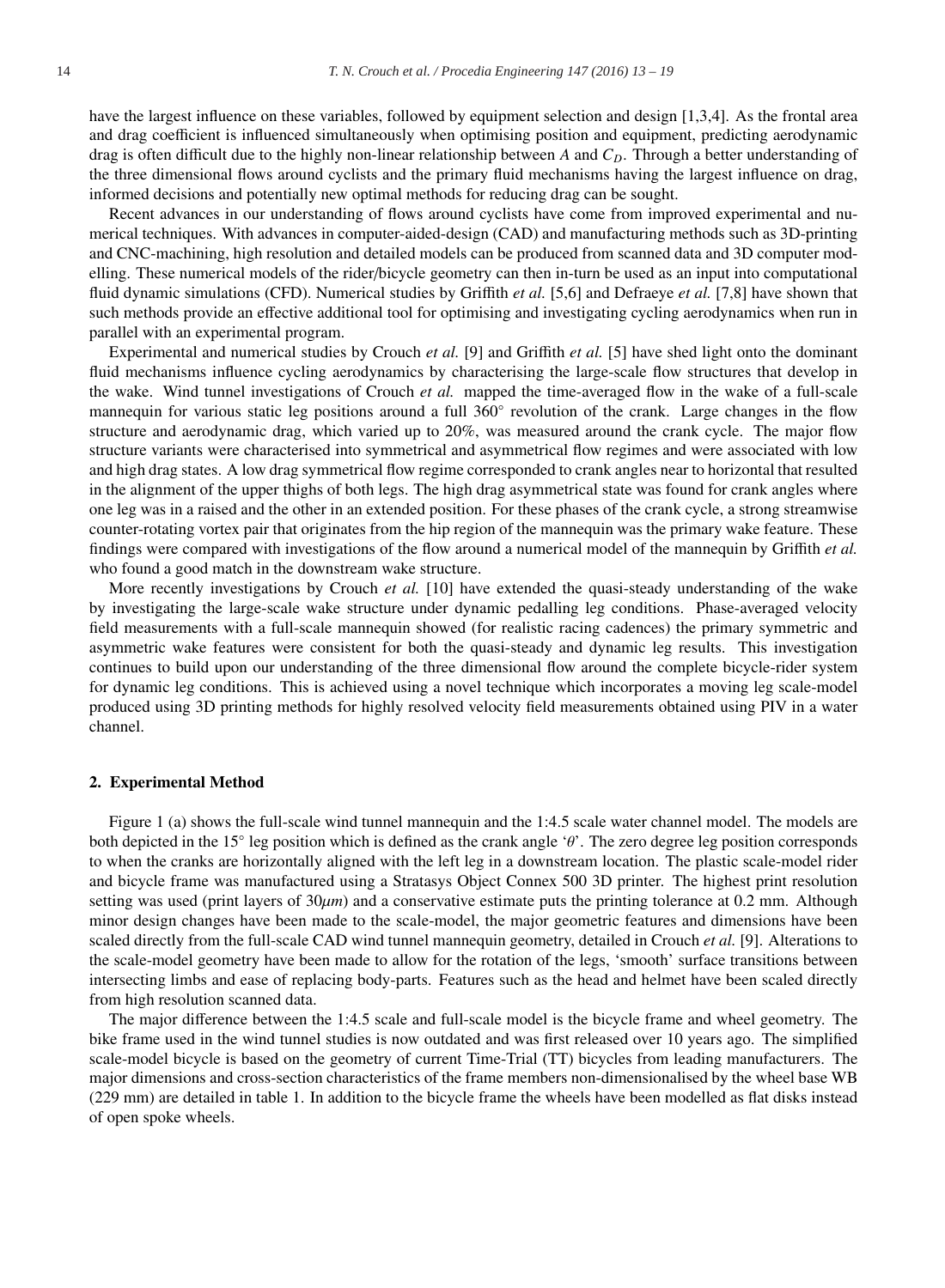

Fig. 1. (a) Full-scale (top) and 1:4.5 scale (bottom) cycling models. (b) Experimental set-up of the scale model in the water tunnel.

PIV wake measurements with the scale-model were undertaken in the  $0.6 \times 0.8 \times 4.0$ *m* working section of the Fluids Laboratory for Aeronautical and Industrial Research (FLAIR) free-surface water channel. The freestream test speed was 0.4 m/s which corresponds to a Reynolds number *Re* of  $5.7 \times 10^4$  based on the torso chord length *c*. (Note: *Re* of full-scale wind tunnel tests compared in this study was  $6.9 \times 10^5$ . At this freestream velocity the test section turbulence intensity  $I_u$  is  $< 1\%$  and the flow uniformity is within  $\pm 1\%$  [11].

Figure 1 (b) depicts the scale-model set-up in the water channel. The model was rigidly mounted upside down to a ground plane via struts attached either side of the front and rear wheel axles. The ground plane extended 2WB upstream and 2.5WB downstream of the leading and trailing edges of the model respectively. The struts were of a symmetrical airfoil profile section and positioned the rubber front and rear wheel tires on the friction drive mechanism.

Table 1. Scale-model TT-bicycle dimensions (non-dimensionalised with respect to the wheel base length).

| Member   | Length | Cross-section    | Defining Dimension                      | Angle                 |
|----------|--------|------------------|-----------------------------------------|-----------------------|
| AB       | 0.507  | <b>NACA 0035</b> | $chord = 0.052$                         | $\beta = 80^\circ$    |
| ВC       | 0.552  | 11:8 Ellipse     | <i>ma jor<sub>radius</sub></i> = $0.02$ | $\gamma = 3^{\circ}$  |
| CD       | 0.090  | <b>NACA 0035</b> | $chord = 0.134$                         | $\tau = 69^\circ$     |
| AD       | 0.641  | <b>NACA 0035</b> | $chord = 0.078$                         |                       |
| DE       | 0.430  | <b>NACA 0035</b> | $chord = 0.050$                         | $\tau = 69^\circ$     |
| AF       | 0.376  | 2:5 Rectangle    | $width = 0.021$                         | $\mu = 70^{\circ}$    |
| BF       | 0.516  | <b>NACA 0035</b> | $chord = 0.041$                         |                       |
| Crank    | 0.164  |                  | $x_{hip} = 0.188$ , $y_{hip} = 0.803$   |                       |
| Wheels   |        | Disk             | $\phi = 0.673$ , width = 0.022          |                       |
| Torso(c) | 0.646  | Comp-Ellipse     |                                         | $\alpha = 15^{\circ}$ |

The drive consisted of an electric micro-stepper-motor (50,800 steps/rev) located above the water surface which powered rollers underneath each wheel connected via a 1:1 timing belt drive system. As the wheels were made to rotate, the legs would be driven around the crank cycle through the 1:4.44 fixed gear chain and sprocket bicycle drivetrain. For all dynamic tests the legs were made to rotate at a cycling frequency *f* of 0.19 Hz (11.5 RPM). At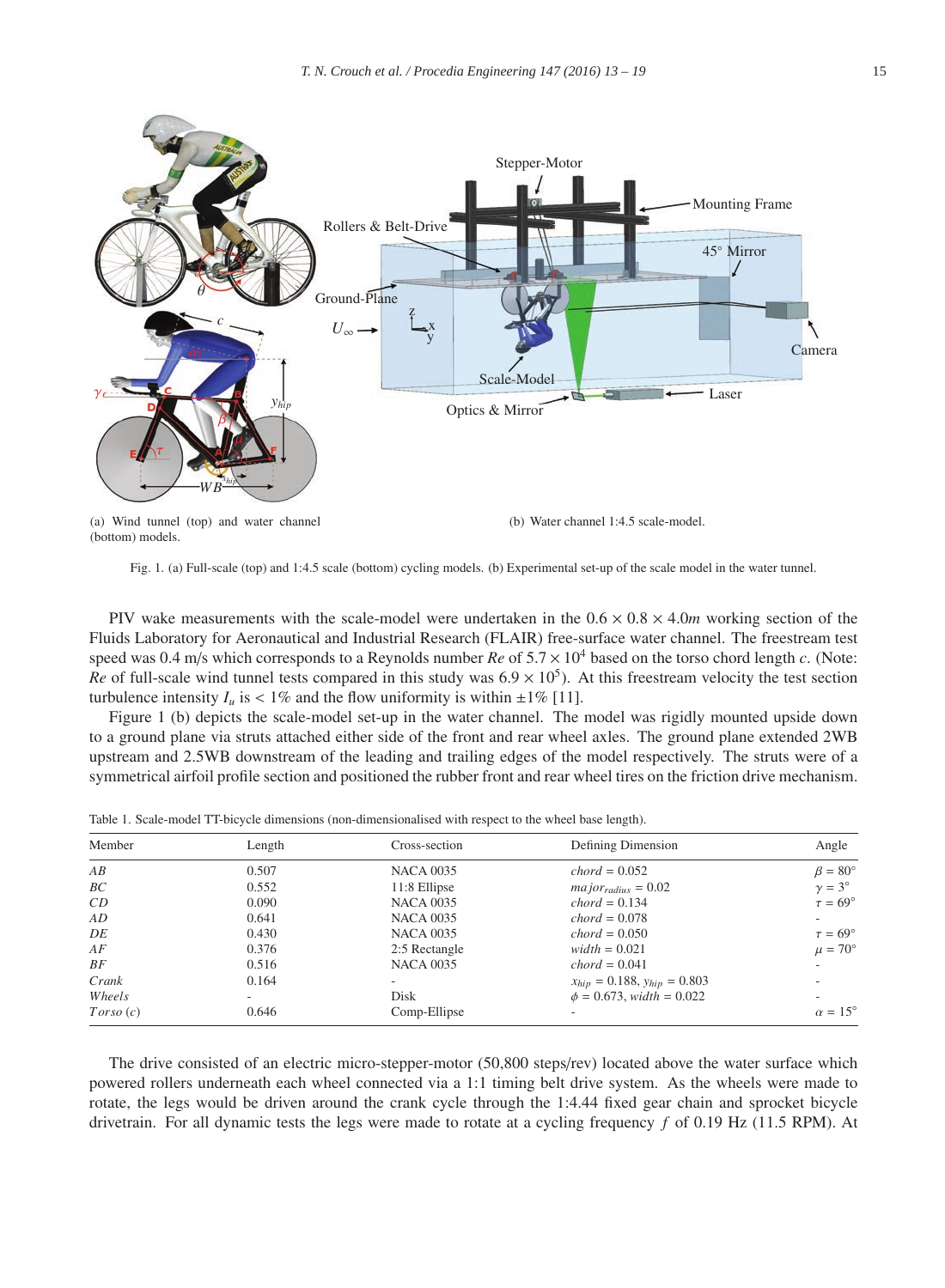

Fig. 2. Contours of the time-averaged streamwise vorticity fields obtained a torso length behind the hips with in-plane velocity vectors overlaid for static full-scale and 1:4.5 scale-model leg positions (quasi-steady results). The top and bottom rows show the full-scale and scale vorticity fields respectively with respect to the spatial coordinates non-dimensionalised by the torso chord length *c*. Contours vary from blue to red across the range  $-100s^{-1} \le \omega_x \le 100s^{-1}$ . Solid lines show vortices identified using the swirling strength criterion.

this cycling cadence and gearing the wheel ground speed matched the water channel freestream velocity. This also corresponds to a reduced pedalling frequency '*k*', defined as the ratio of the leg speed around the crank to the forwards riding velocity, of 0.11 which matched the conditions of the full-scale wind tunnel tests performed at elite level racing speeds and cadences (16 m/s at 100 RPM).

PIV vector fields were obtained in a plane normal to the freestream flow a torso length *x*/*c* = 1 downstream of the model rider. The flow was seeded using Vestosint spherical particles (Vestosint, Germany) with a mean size and density of 20  $\mu$ m and 1.106  $g/cm^3$  respectively. The particles were illuminated by a light sheet generated from two Minilite II Continuum lasers (New Wave Research Inc., USA) in combination with a series of optical components. Using a mirror positioned at 45° to the mean flow downstream of the model a pco.4000 CCD camera, with a 105 mm lens, was used to record image pairs of the spanwise plane. The resulting 2160×4008 (effective area) image pairs were analysed using in-house software by Fouras *et al.* [12] with a window size of 32 by 32 pixels and an overlap of 75%. With each pixel representing an area of 85.6 × 85.6μ*m* this resulted in a 267×498 vector field, evenly spaced at 0.7 mm intervals.

Velocity fields were measured for both static and dynamic leg positions and are directly compared with similar full-scale wind tunnel results. For the dynamic tests, phase averaged velocity fields were determined for a number of leg positions around the crank cycle from PIV data binned into  $\pm 10^\circ$  regions about these crank angles. Phaseaveraged velocity fields are the result of 222 image pairs recorded in each bin. The uncertainty of the velocity vectors associated with the variability of binned data was  $2\% U_{\infty}$  for a 95% confidence level. So that static and dynamic results can be directly compared, dynamic leg positions used to label phased-averaged results have been corrected for the lag in crank angle that results from the time it takes the flow to convect downstream to the measurement plane. This was achieved assuming a convection velocity of 0.6*U*<sup>∞</sup> as outlined in Crouch *et al.* [9]. For further details on this correction and details of the experimental method used to obtain phase averaged wake data with the full-scale wind tunnel mannequin please refer to this study.

### 3. Results And Discussion

Compared in figure 2 are contours of the time-averaged (static-legs) streamwise vorticity fields for the scale-model and full-scale mannequin at the low and high drag leg positions. Despite differences in the geometry of the two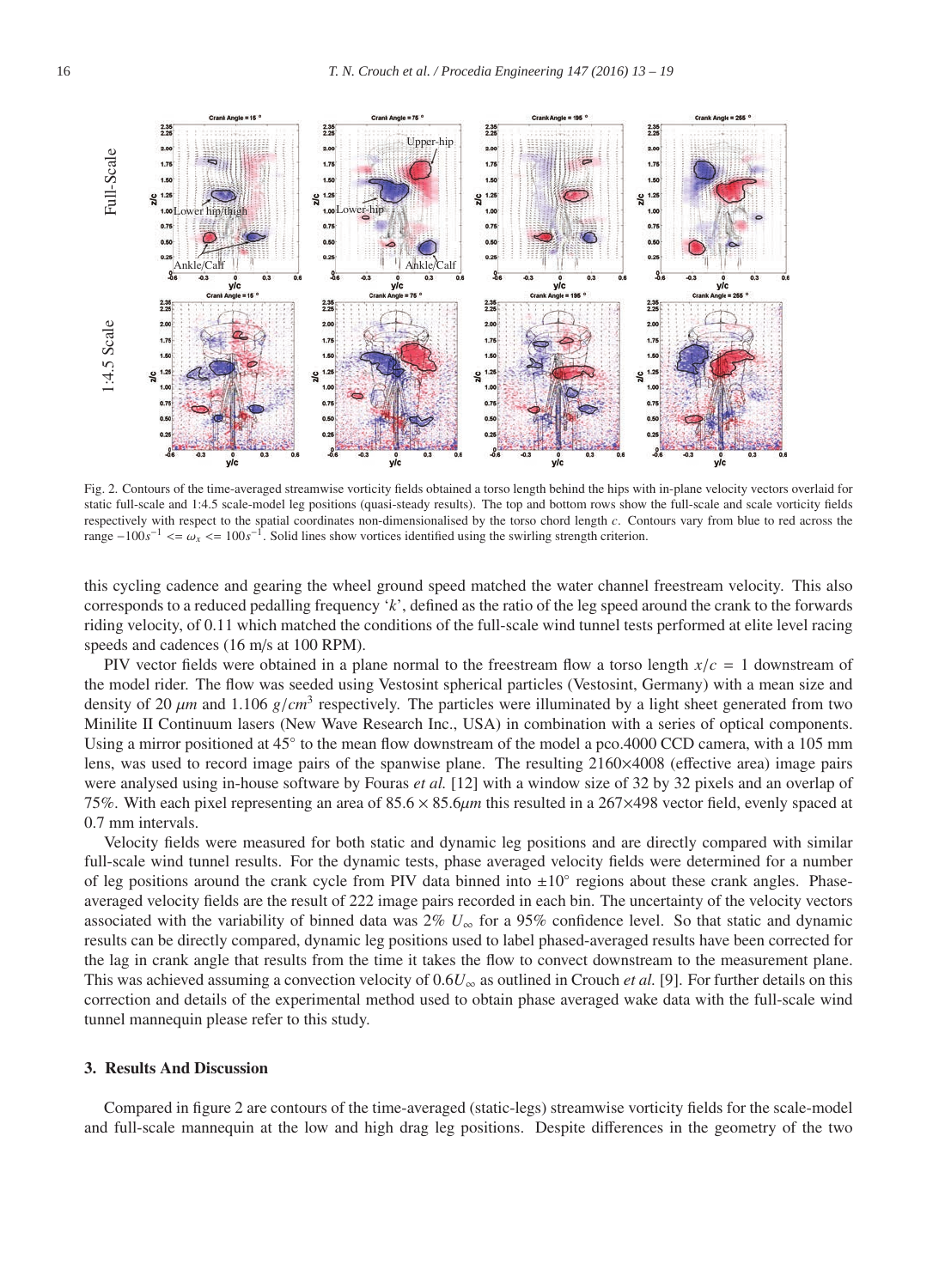

Fig. 3. Contours of the phase-averaged and time-averaged streamwise vorticity fields obtained a torso length behind the hips with in-plane velocity vectors overlaid for dynamic full-scale and 1:4.5 scale-model leg positions (results for *k* = 0.11). The top and bottom rows show the full-scale and scale vorticity fields respectively with respect to the spatial coordinates non-dimensionalised by the torso chord length *c*. Contours vary from blue to red across the range  $-100s^{-1} \le \omega_x \le 100s^{-1}$ . Solid lines show vortices identified using the swirling strength criterion.

rider/bicycle models and an order of magnitude separating the *Re* at which water channel and wind tunnel tests were performed, there is good agreement between both sets of results. For the 15◦ leg position when the upper legs are aligned the in-plane velocity vectors and the streamwise vorticity contours show a relatively symmetrical flow field when compared with the high drag 75◦ asymmetrical leg position. This is especially true for areas of the wake > 1.5*y*/*c* where the flow shows very good symmetry about the centre plane. In the second half of the crank cycle these findings are also reflected. Opposite leg positions 180° out of phase (15° and 195°, 75° and 255°) show very good symmetry about the centre plane. (Note: Symmetry is enforced across the centre plane for opposite leg positions 180◦ out of phase for the full-scale wind tunnel results, see Crouch *et al.* [10] for details.)

To highlight the major flow structures of each flow regime, streamwise vortices have been identified using the swirling strength criterion of Zhou *et al.* [13]. Although the level of detail of the wake structure of the 1:4.5 scalemodel is higher than the full-scale mannequin, as a result of the higher spatial resolution of the PIV flow fields, similar streamwise vortices are outlined using this vortex identification scheme in figure 2 for both sets of results. The dominant and most consistent wake feature is the upper and lower hip-vortices that form a large streamwise counter rotating vortex pair for the 75◦ and 255◦ asymmetrical leg positions. A smaller well defined vortex is also observed in the wake of the ankle/calf of the straightened leg. These large-scale and well defined flow structures compare very well between the water channel and wind tunnel studies and show good consistency in their location, size, irregular shape and strength. For the symmetrical 15° and 195° positions a reasonable comparison is also made between both data sets. At these crank angles the large scale hip-vortices are either no longer identified or are significantly reduced in size and strength. Coherent streamwise vortices of opposite sign, identified in the wake of both left and right ankles/calves, also compare well between water channel and wind tunnel results.

Figure 3 shows phase-averaged contours of the streamwise vorticity fields for the scale and full-scale models pedalling at a reduced frequency of 0.11. As with the the quasi-steady results the phase-averaged findings, depicted for the high and low drag leg positions, are in good agreement with both data sets. The large-scale flow structures labelled using the swirling strength criterion, for the asymmetrical 75◦ and 255◦ crank angles compare very well. Once again the location, size, irregular shape and strength of the hip-vortex pair as well as the smaller ankle/calf vortex are in excellent agreement between scale and full-scale flows. These large-scale flow structures also match up well with there quasi-steady counterparts from the static leg flow fields. The good agreement between static and dynamic results shows that for analysing the wake structure a quasi-steady assumption is reasonable for leg positions of the asymmetrical flow regime. For a regular cycling cadence the legs and flow is predominantly in an asymmetrical state and therefore this constitutes the majority of the crank cycle.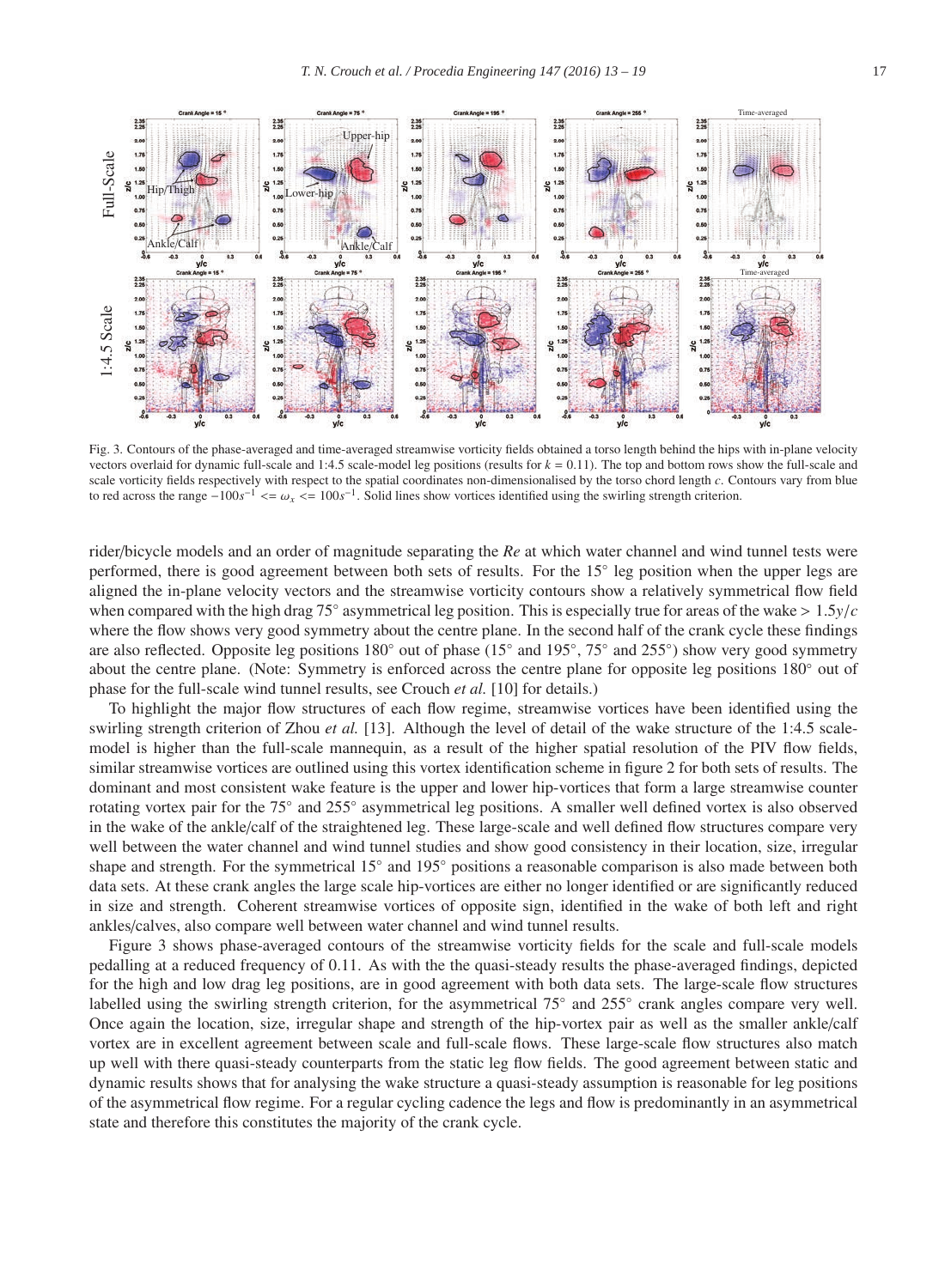The persistence of the large-scale asymmetric hip-vortices in a time-average sense is indicated in figure 3 by the time-averaged vorticity field for pedalling leg conditions. The streamwise vortices that originate behind the hips are clearly evident in the time-averaged dynamic leg wake. For the water channel flow field, derived from PIV measurements sampled at 12 Hz (non-harmonic of the pedalling frequency), the symmetry in the flow field across the centre plane reflects the good flow symmetry that was observed for opposite leg positions. The similarity in the time-averaged wake structure between the scale and full-scale flow fields also reflects the good agreement in phaseaveraged results between the two data sets that was observed for leg positions other than those hilighted in figures 2 and 3.

As with the quasi-steady findings the phased-averaged flow field for the symmetrical 15◦ and 195◦ leg positions are in reasonable agreement between the scale and full-scale tests. Minor differences in both data sets can be found in the lower wake regions. Unlike the high drag asymmetrical leg positions the dynamic and static leg flow fields for the symmetrical flow regime do not compare as well. Remnants of the large-scale flow structures from the preceding asymmetrical flow regime are evident in both the 15◦ and 195◦ leg position phase-averaged flow fields. As a result of this the same degree of symmetry in this flow regime is not achieved when comparing with the static leg results. This may partially result from the bin size used to obtain the phase averaged flow fields, although these findings are also reflected in the full scale results which used a much smaller bin size in the phase averaging process (6◦ compared to 20◦). This suggests a lag in the transition from asymmetric to symmetric flow regimes than what otherwise would not be observed under quasi-steady conditions. Despite these differences a reduction in the size and strength of the large-scale wake structures is found and is consistent with what one would expect from the low drag flow regime.

## 4. Conclusion

In this experimental investigation a novel technique for investigating the wake structure of a cyclist, using a 1:4.5 scale-model in a water channel, was tested and compared with full-scale data. High resolution PIV flow fields of the scale-model were compared with similar measurements performed in a wind tunnel using a full-scale mannequin pedalling at realistic elite level cadences and riding speeds. Despite the significant offset in *Re* and variations in the geometry of the models (body/bicycle), good agreement between the flow fields of both models was observed for both quasi-steady and pedalling conditions. This was shown for both symmetric and asymmetric flow regimes and highlights the robustness of the formation of the primary wake structures. A comparison of quasi-steady and phaseaveraged flow fields showed a closer match for asymmetrical leg positions and that a quasi-steady approximation is a reasonable approach to investigating the cyclist wake up to the reduced pedalling frequencies tested.

#### References

- [1] Kyle, C.R. and Burke, E.R., Improving the racing bicycle, *Mechanical Engineering*, 106(9), 1984, 34–45.
- [2] Hosoi, A.E., Drag kings: characterizing large-scale flows in cycling aerodynamics, *Journal of Fluid Mechanics*, 748, 2014, 1–4.
- [3] Jeukendrup, A.E., and Martin, J., Improving cycling performance: how should we spend our time and money, *Sports Medicine*, 31(7), 2001, 559–569.
- [4] Zdravkovich, M., Achcroft, M., Chrisholm, S., and Hicks, N., Effect of cyclists posture and vicinity of another cyclist on aerpdynamic drag, *The Engineering of Sport*, 1, 1996, 21–28.
- [5] Griffith, M.D., Crouch, T.N., Thompson, M.C., Burton, D., Sheridan, J. and Brown, N.A.T., Computational Fluid Dynamics Study of the Effect of Leg Position on Cyclist Aerodynamic Drag, *Journal of Fluids Engineering*, 136(10), 2014, 101105.
- [6] Griffith, M.D., Crouch, T.N., Thompson, M.C., Burton, D., and Sheridan, J., Elite Cycling Aerodynamics: Wind Tunnel Experiments and CFD, Proceedings of the 18th Australasian Fluid Mechanics Conference, Tasmania, Australia, 2012.
- [7] Defraeye, T., Blocken, B., Koninckx, E., Hespel, P. and Carmeliet, J., Computational fluid dynamics analysis of cyclist aerodynamics: Performance of different turbulence-modelling and boundary-layer modelling approaches, *Journal of biomechanics*, 43(12), 2010, 2281–2287.
- [8] Defraeye, T., Blocken, B., Koninckx, E., Hespel, P. and Carmeliet, J., Aerodynamic study of different cyclist positions: CFD analysis and full-scale wind-tunnel tests, *Journal of biomechanics*, 43(7), 2010, 1262–1268.
- [9] Crouch, T.N., Burton, D., Brown, N.A.T., Thompson, M.C., and Sheridan, J., Flow topology in the wake of a cyclist and its effect on aerodynamic drag, *Journal of Fluid Mechanics*, 748, 2014, 5–35.
- [10] Crouch, T.N., Burton, D., Thompson, M.C., Martin, D.T., Brown, N.A.T., and Sheridan, J., A Phase-Averaged Analysis of the Pedalling Cyclist Wake, Proceedings of the 19th Australasian Fluid Mechanics Conference, Melbourne, Victoria, Australia, 2014.
- [11] Venning, J., Jacono, D.L., Burton, D., Thompson, M. and Sheridan, J., The effect of aspect ratio on the wake of the Ahmed body, *Experiments in Fluids*, 56(6), 2015, 1-11.